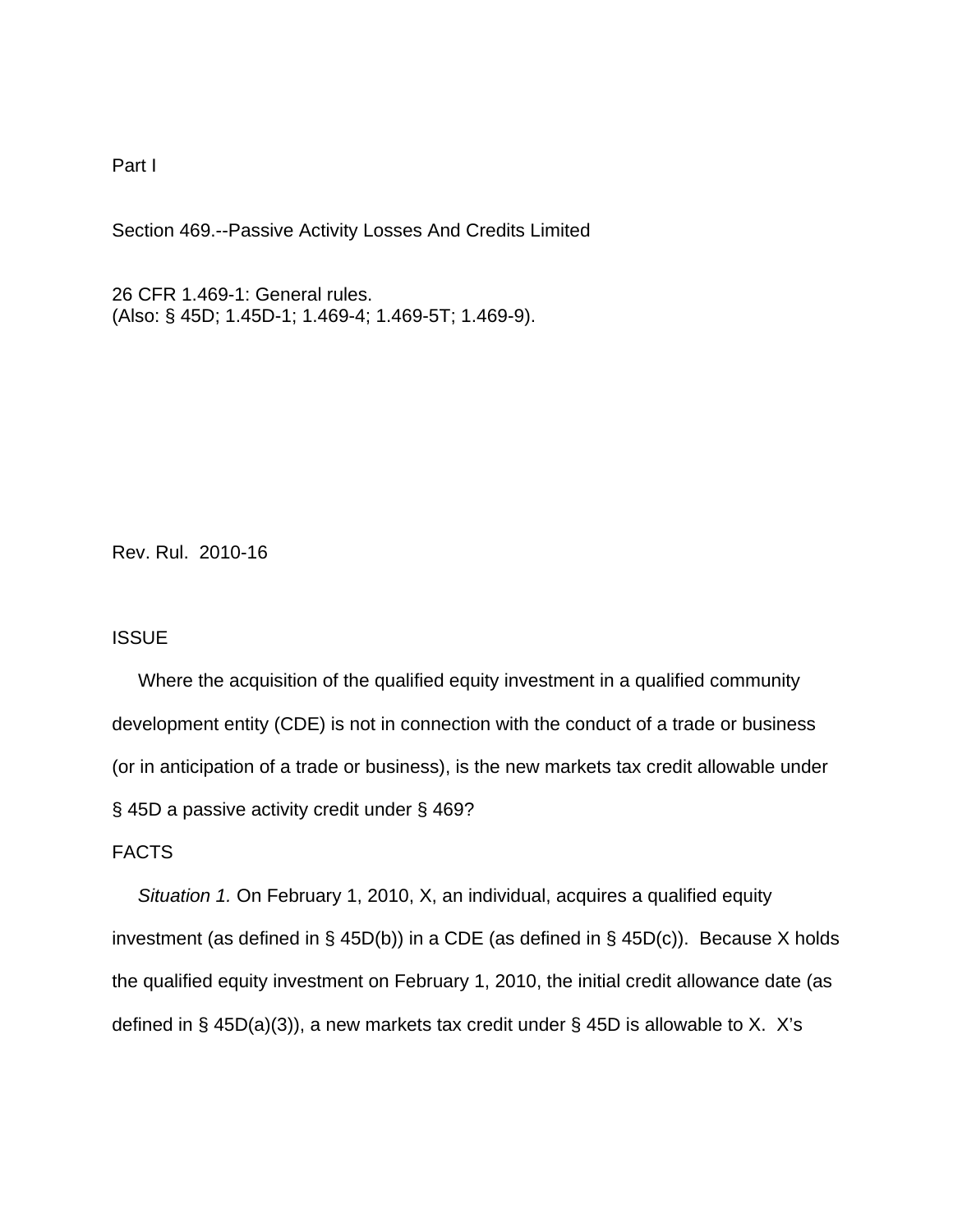acquisition of the qualified equity investment in the CDE is not in connection with the conduct of a trade or business by X (or in anticipation of a trade or business).

 *Situation 2.* On February 1, 2010, ABC, an entity treated as a partnership for federal tax purposes, acquires a qualified equity investment (as defined in § 45D(b)) in a CDE. Because ABC holds the qualified equity investment on February 1, 2010, the initial credit allowance date (as defined in § 45D(a)(3)), a new markets tax credit under § 45D is allowable to ABC. ABC allocates the new markets tax credit to its partners A, B, and C, in accordance with § 704(b). ABC's acquisition of the qualified equity investment in the CDE is not in connection with the conduct of a trade or business by ABC (or in anticipation of a trade or business).

### LAW AND ANALYSIS

 Section 45D(a)(1) provides that for purposes of § 38, in the case of a taxpayer who holds a qualified equity investment on a credit allowance date (as defined in § 45D(a)(3)) of the investment that occurs during the taxable year, the new markets tax credit determined under § 45D for the taxable year is an amount equal to the applicable percentage (as defined in § 45D(a)(2)) of the amount paid to the CDE for the investment at its original issue. Section 7701(a)(14) defines the term "taxpayer" to mean any person subject to any internal revenue tax. Section 7701(a)(1) provides that the term "person" shall be construed to mean and include an individual, a trust, estate, partnership, association, company, or corporation.

 Section 45D(b)(1) provides that an equity investment in a CDE is a "qualified equity investment" if, among other requirements, the CDE uses substantially all of the cash from the investment to make qualified low-income community investments.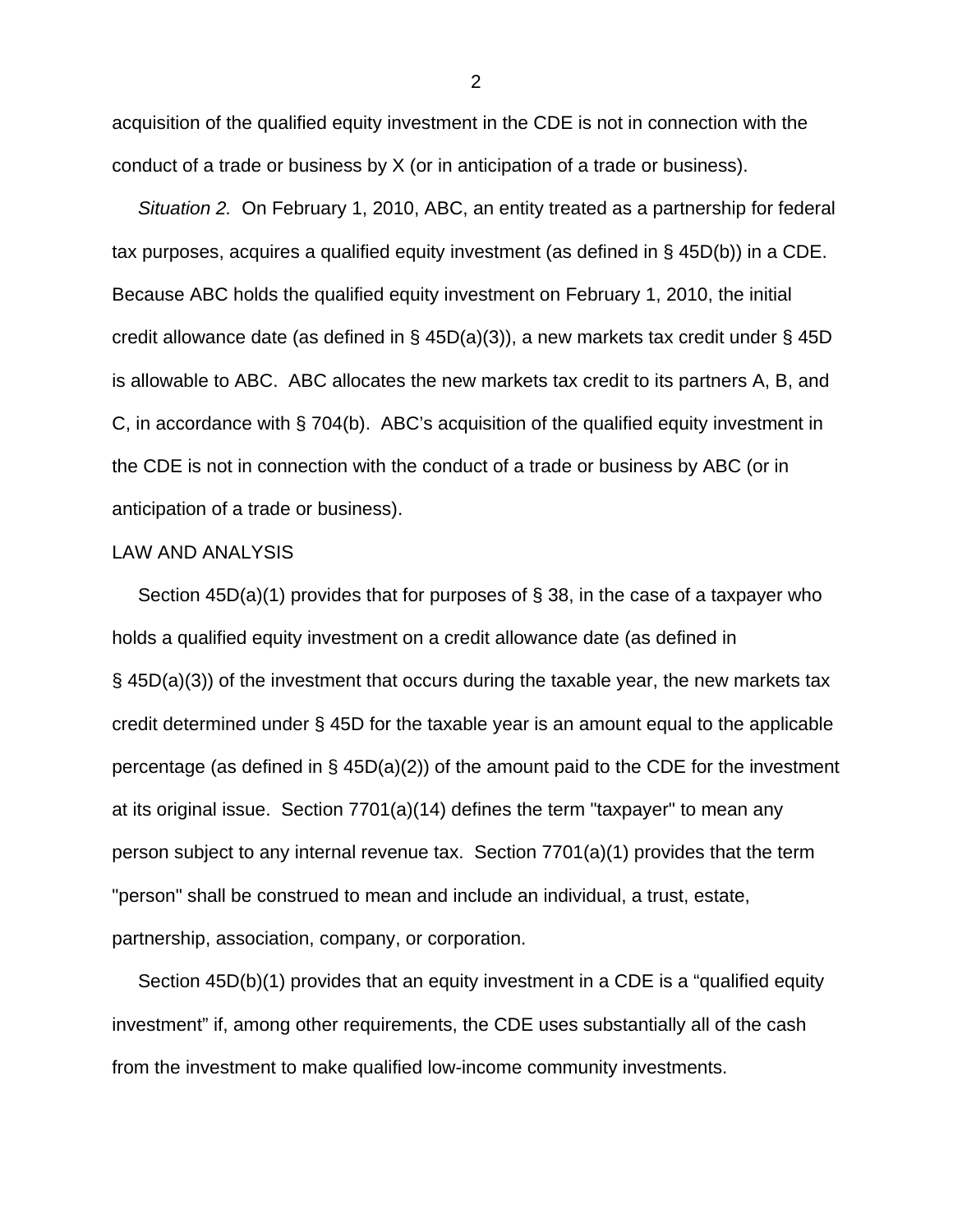Section 45D(d) defines the term "qualified low-income community investment" as (A) any capital or equity investment in, or loan to, any qualified active low-income community business, (B) the purchase from another CDE of any loan made by such entity which is a qualified low-income community investment, (C) financial counseling and other services specified in regulations prescribed by the Secretary to businesses located in, or residents of, low-income communities, and (D) any equity investment in, or loan to, any CDE.

 Section 469(a) provides that for any taxable year of any individual, estate, trust, closely-held C corporation, or personal service corporation, neither the passive activity loss, nor the passive activity credit for the taxable year will be allowed.

 Section 469(d)(2)(A) defines "passive activity credit" as the amount (if any) by which (A) the sum of the credits from all passive activities allowable for the taxable year under (i) subpart D of part IV of subchapter A, or (ii) subpart B (other than  $\S 27(a)$ ) of part IV, exceeds (b) the regular tax liability of the taxpayer for the taxable year allocable to all passive activities.

 Section 469(c) defines a "passive activity" as (1) any activity which involves the conduct of any trade or business, and in which the taxpayer does not materially participate, and (2) any rental activity, except as provided by § 469(c)(7).

 Section 469(c)(6) provides that, to the extent provided in the regulations, "trade or business" includes (A) any activity in connection with a trade or business, or (B) any activity with respect to which expenses are allowable as a deduction under § 212.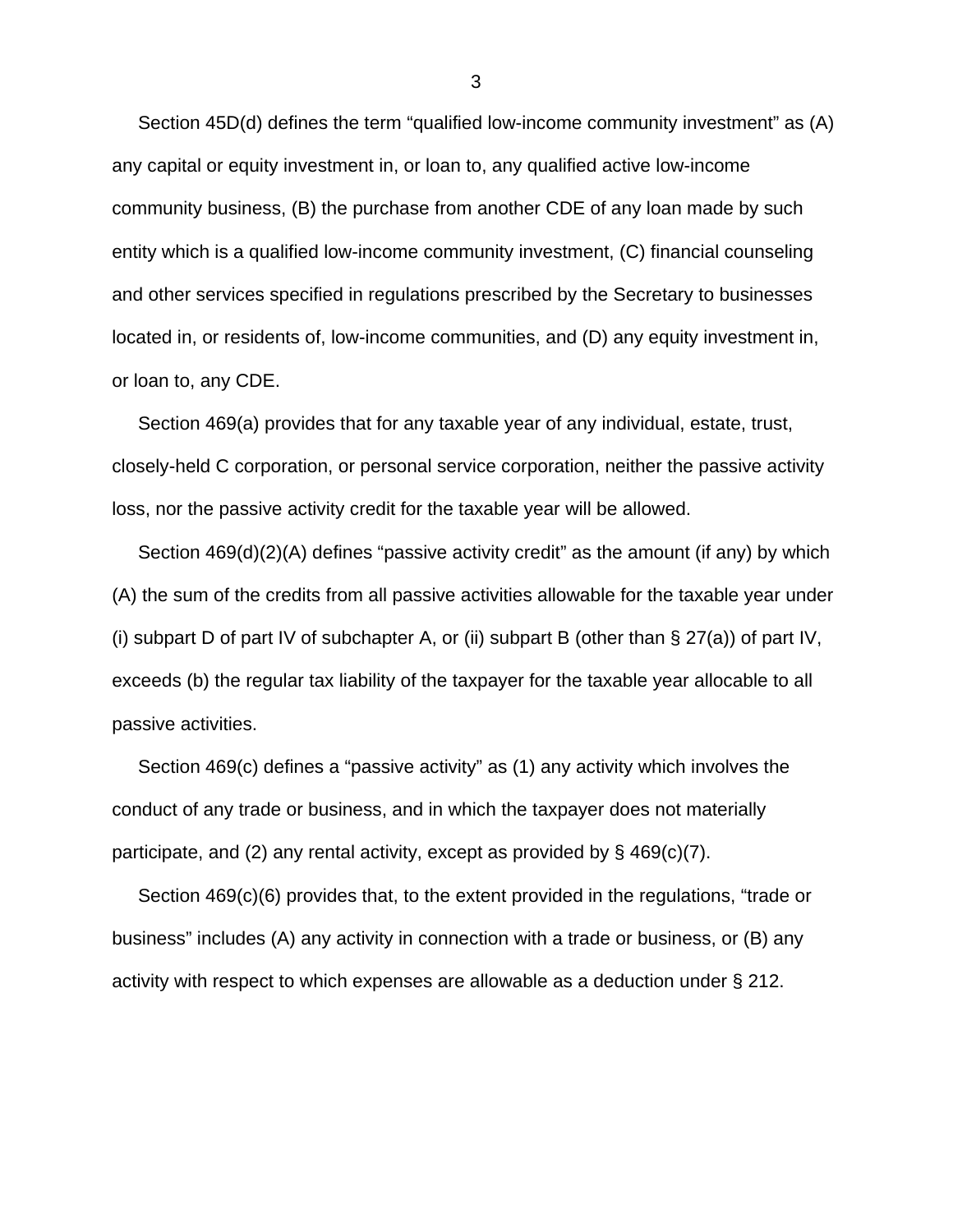Section 1.469-1(e)(2) of the Income Tax Regulations provides that trade or business activities are activities that constitute trade or business activities within the meaning of  $§ 1.469-4(b)(1).$ 

 Section 1.469-4(b)(1) defines "trade or business activities" as activities, other than rental activities or activities that are treated under § 1.469-1T(e)(3)(vi)(B) as incidental to an activity of holding property for investment, that (i) involve the conduct of a trade or business (within the meaning of § 162), (ii) are conducted in anticipation of the commencement of a trade or business, or (iii) involve research or experimental expenditures that are deductible under § 174.

 Section 1.469-9(b)(1) provides that a trade or business is any trade or business determined by treating the types of activities in § 1.469-4(b)(1) as if they involved the conduct of a trade or business, and any interest in rental real estate, including any interest in rental real estate that gives rise to deductions under § 212.

 Section 469(h)(1) provides that a taxpayer will be treated as materially participating in an activity only if the taxpayer is involved in the operations of the activity on a basis that is regular, continuous, and substantial.

 The new markets tax credit under § 45D is subject to the provisions of § 469 since it is a credit allowable under subpart D of part IV of subchapter A of the Code. A credit may be disallowed under § 469 for a taxable year if the credit attributable to the taxable year arises in connection with the conduct of a passive activity. Allowance of the new markets tax credit under § 45D is predicated on acquiring a qualified equity investment in the CDE. The CDE does not pass through the new markets tax credit to the person claiming the new markets tax credit. Rather, the amount of the new markets tax credit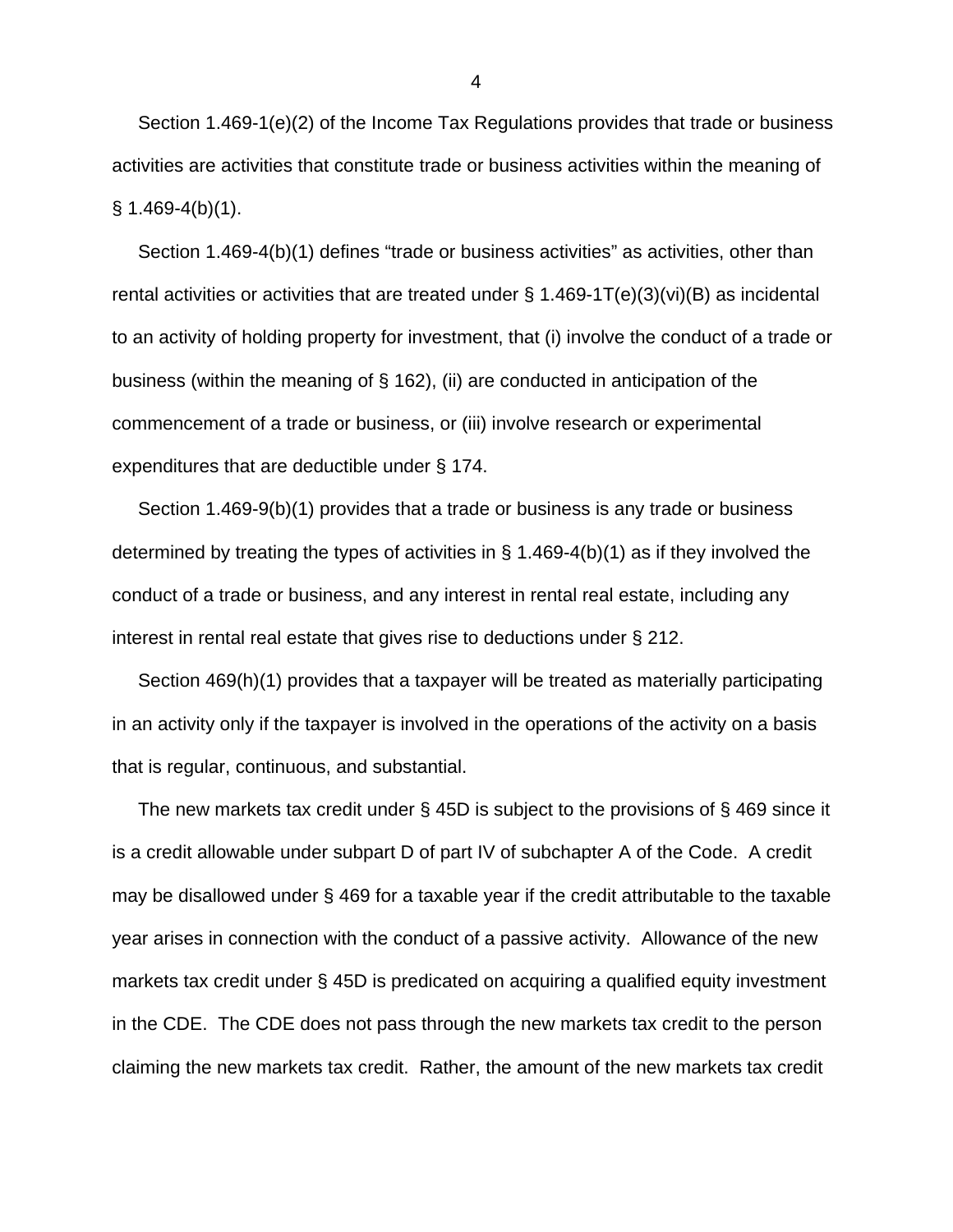is determined based on a percentage of the amount paid to the CDE for the qualified equity investment at its original issue. Accordingly, in determining whether the new markets tax credit under § 45D is disallowed under § 469, the determination depends on whether the acquisition of the qualified equity investment in the CDE arises in connection with the conduct of a passive activity. The determination of whether the new markets tax credit under § 45D is disallowed under § 469 does not depend on the taxpayer's interest or extent of participation in the CDE's trade or business.

 To be a passive activity, the activity of acquiring a qualified equity investment in the CDE must be in connection with the conduct of a trade or business in which the person claiming the new markets tax credit does not materially participate, or be a rental activity. Because the activity of acquiring an equity investment in a CDE is not a rental activity, the only issue is whether the acquisition activity is in connection with the conduct of a trade or business activity (or in anticipation of a trade or business) in which the person claiming the new markets tax credit does not materially participate.

 The term "trade or business" is not defined in either the Code or the regulations. The determination of what constitutes a trade or business depends on the facts and circumstances of each case. The Supreme Court, in Commissioner v. Groetzinger, 480 U.S. 23 (1987), has held that there are generally two requirements for an activity to constitute a trade or business: the activity must be conducted for income or profit, and the activity must be engaged in with some regularity and continuity.

 If it is determined that the acquisition of a qualified equity investment in a CDE is in connection with the conduct of a trade or business activity (or in anticipation of a trade or business), a determination must next be made as to whether the person claiming the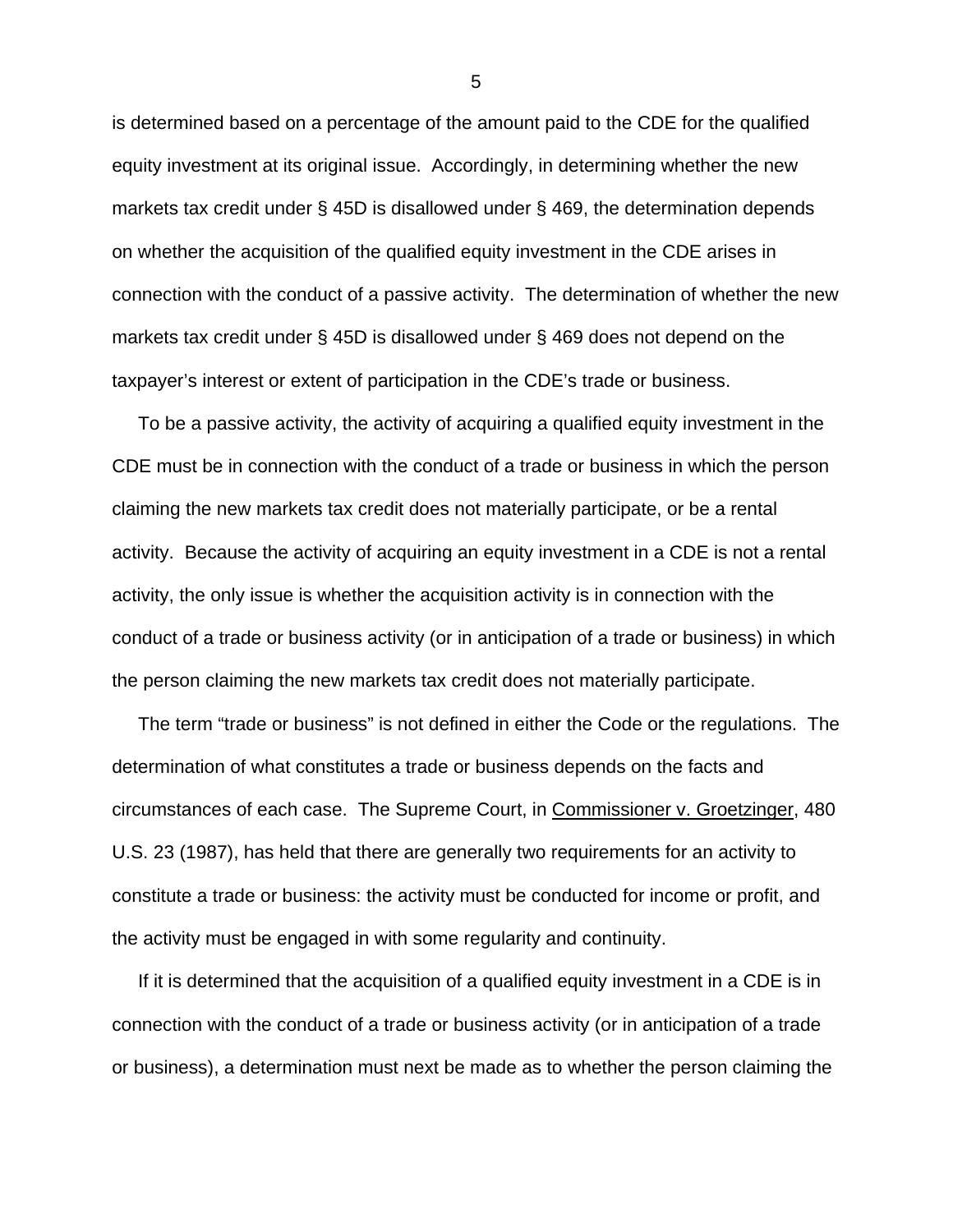new markets tax credit materially participates in the activity. If the person claiming the new markets tax credit materially participates in the activity, the new markets tax credit under § 45D will not be disallowed under § 469.

 In Situation 1, X's activity of acquiring a qualified equity investment in the CDE is not in connection with the conduct of X's trade or business activity (or in anticipation of a trade or business). Consequently, X's new markets tax credit under § 45D will not be disallowed under § 469.

 In Situation 2, ABC allocates to A, B, and C the amount of the new markets tax credit that ABC claims. This allocation must be made in accordance with § 704(b) (which provides rules regarding a partnership's allocation of income, gain, loss, deduction, or credit (or item thereof) among the partners). ABC's activity of acquiring a qualified equity investment in the CDE is not in connection with the conduct of ABC's trade or business activity (or in anticipation of a trade or business). Consequently, the new markets tax credit allowable to ABC, and claimed by A, B, and C, individually, will not be disallowed under § 469.

#### **HOLDING**

 1. Where an individual's acquisition of a qualified equity investment in a CDE is not in connection with the conduct of the individual's trade or business (or in anticipation of the individual's trade or business), the new markets tax credit allowable to an individual under § 45D will not be a passive activity credit under § 469.

 2. Where a partnership's acquisition of a qualified equity investment in a CDE is not in connection with the conduct of the partnership's trade or business (or in anticipation